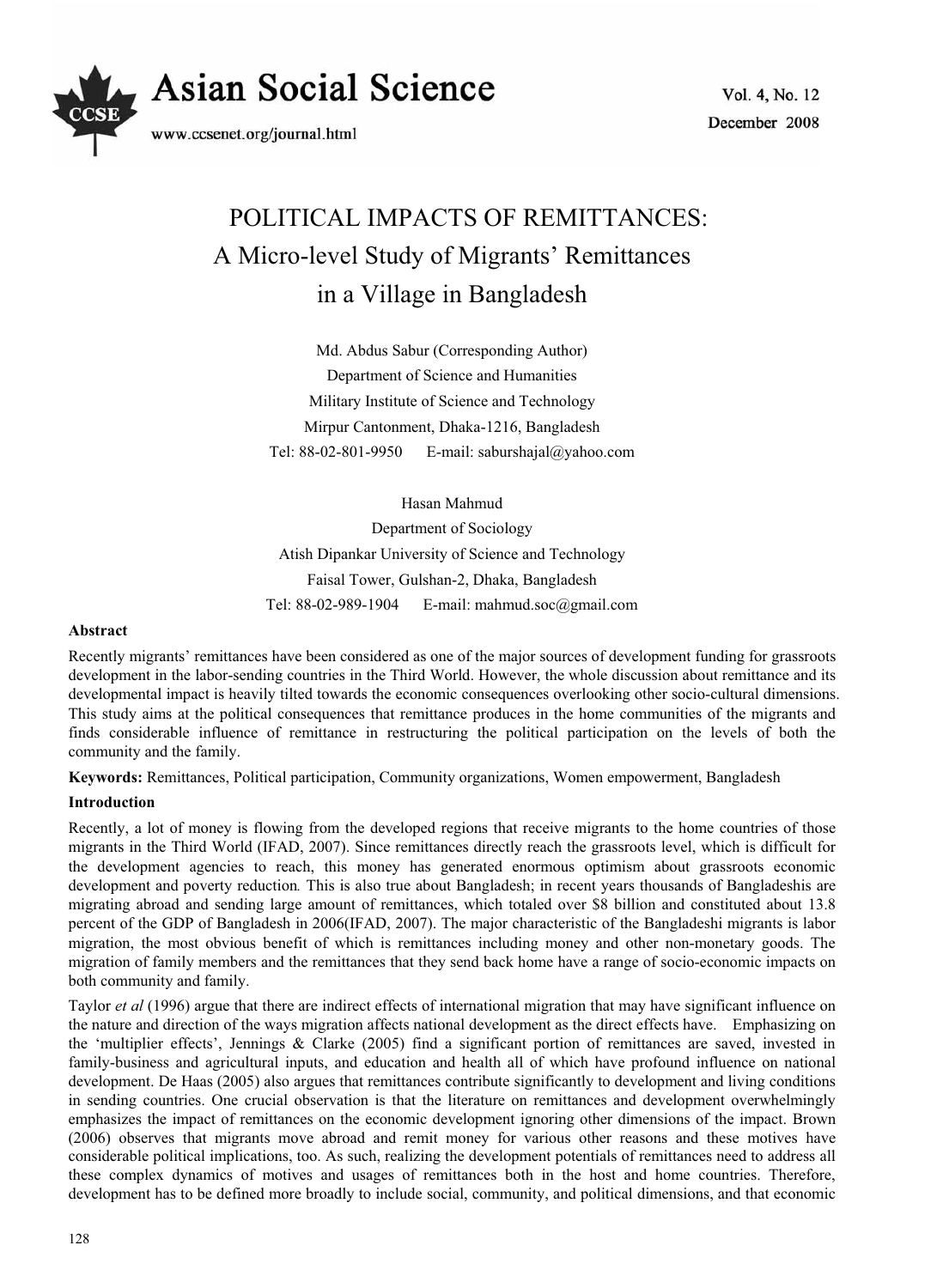remittances have important political and social meanings (Goldring, 2004). However, very few studies have been conducted to assess the impact of remittances on the home community in Bangladesh. Therefore, the primary objective of this study is to assess the political consequences of remittances on the community level with particular emphasis on how remittances affect political structures at the family and community level. By political impact, we refer to how remittances influence the migrants' family members getting access to the power structure of the local community organizations and also access to family authority by some particular family members.

# **1. Methodology**

## *1.1 Brief sketch of the study area*

The study is conducted in a village named Raipur in Meherpur district. It is three miles away from the district head quarter. The total population of the village is about fifteen thousands. This village consists of the highest number of emigrants in the district. There are approximately two hundred families, which have sent at least one member abroad. However among the emigrants, all are not married. With regard to the objective of the study, therefore, we examined only those migrants who married before their migration. There were about 80 married migrants available in this village, scattered in five *'Paras*' (neighborhoods).

# *1.2 Methods of data collection*

Structured interview was used as the primary method of data collection. In total, 50 migrants were purposively selected as the respondents for the interviews from five *'Paras*' (neighborhoods) proportionately. Besides, unstructured interviews and Focus Group Discussions including the family members of migrants and their neighborers were also conducted to ascertain a comprehensive understanding of their remittance practice and its various implications. Furthermore, personal observation was used to complement the findings.

# *1.3 Indicators of social status*

In this study, social status of the migrants and their families has been measured on the basis of the following five criteria:

- Changes in the household civic amenities after migration
- Development in relationship between the migrant families and the local elite (educated and financially rich families of the village)

• Development in relationship between the migrant families and the local bureaucrats (both govt. and private officials)

• Involvement of migrants or their family members in local politics after migration

x Involvement of migrants or of their family members in various community organizations (Mosque committee, *Eidghah* committee, Sports clubs, *Gram Samittee* etc.) after migration

## **2. Consequences of remittances**

## *2.1 Improvement of life style*

Migration brings change in the economic condition of the migrants' families through regular supply of remittances. Better economic condition results in changes in life style, which in turn confers higher status on the migrant families. The development of the economic condition of the migrants' families manifests itself in their better housing condition, new household amenities, food consumption, dresses, interactions with others, transactional patterns and such. Because of their social and cultural implications, the civic amenities play a significant role in changing people's perception and attitude to the migrants' family. Thus, every amenity adds value to the status of the migrants' families. The following table sums up the changes in the possession of civic amenities of the migrants' families:

Table 1. Changes in civic amenity of the migrants' family after migration

| Civic amenities                                                               | percentage of respondents | example                              |
|-------------------------------------------------------------------------------|---------------------------|--------------------------------------|
| Increased                                                                     | 72                        | Building Equipments, TV, VCD, Radio, |
| Cassette player, Ornament, Furnisher, Telephone, Motorcycle, Computer, Fridge |                           |                                      |
| No change                                                                     | 28                        |                                      |
| Total                                                                         | 100                       |                                      |

Source: Field survey 2005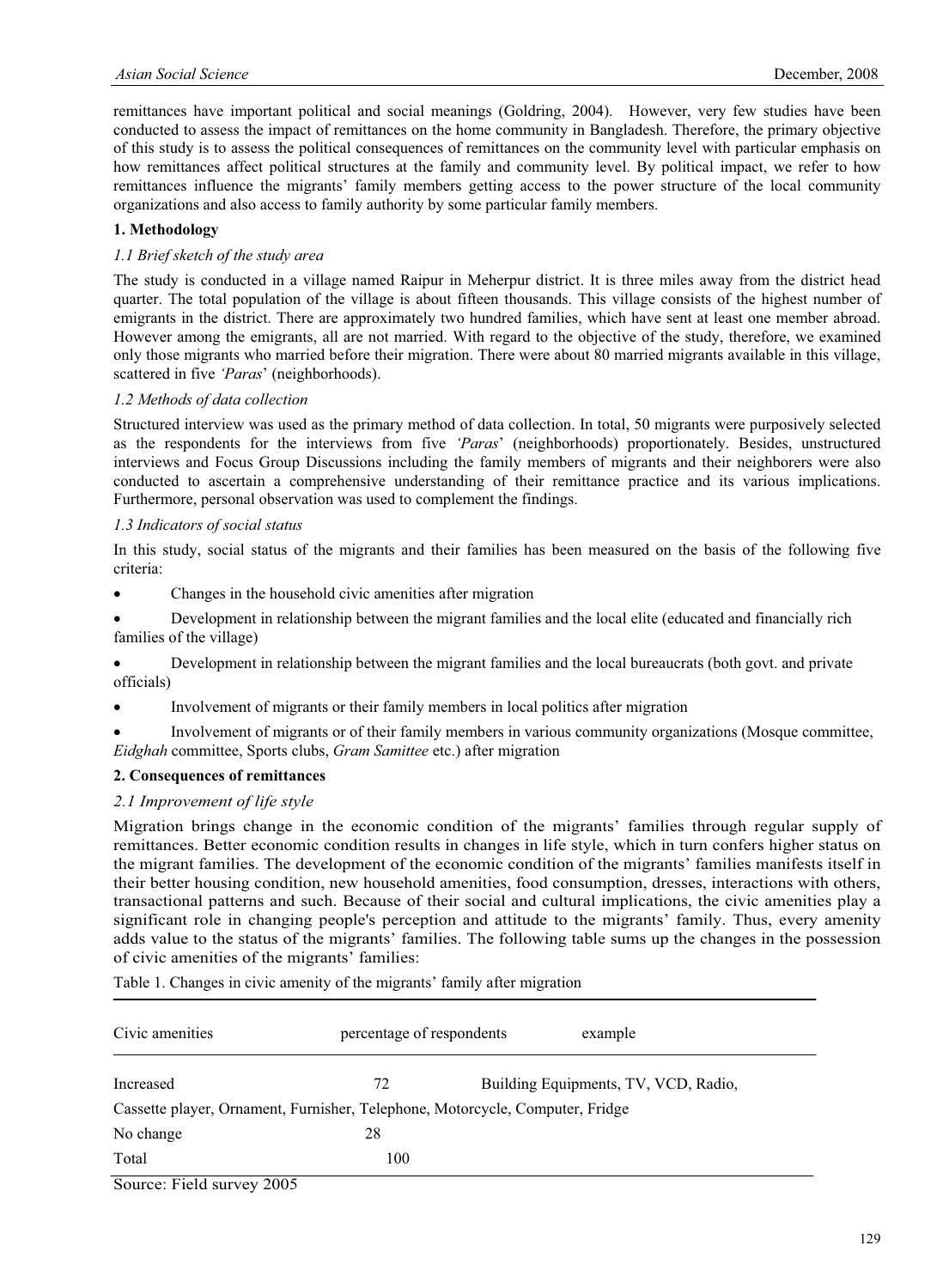It is observed that 72 percent of the migrants' families have improved their civic amenities. These include TV, VCD, Radio, Cassette player, Ornament, Furniture, Telephone, Motorcycle, Computers, Refrigerators and other home appliances. Apart from these, they spend significant amount of remittances for the construction of brick built house, which matters highly for their elevation to higher status. On other hand, 28 percent of the migrants could not develop their civic amenities after the migration. The amount of money they have earned is not enough to save for purchasing these goods after maintaining the regular family expenditure.

#### *2.2 Changes in norms, beliefs and ideas*

Migrants, living in any overseas countries, acquire new ideas, knowledge, norms and values. Thus, the migrants experience changes in their tastes, motivations and habits. When the migrants come back home, they diffuse these ideas among the family and community members. Even, they change the patterns of consumption, interaction, and behavior after their migration. Available money and new affiliation with local elite, educate persons and politician enhance these changes.

Along with money, the migrants also bring many different goods to their home from abroad. With regard to these goods that the migrants bring or send back home by others, there is an interesting difference: those who migrate to a gulf country, which is predominantly Muslim, bring mostly goods with religious use and significance. And those who migrate to a non-Muslim country usually in Europe bring mostly mundane goods with practical use and no religious significance. These are summarized in the following table:

Table 2. Changes in habit to use foreign dresses, goods and home appliance

| Religious status of<br>The goods or materials the |                                                                  |     |  |  |  |  |
|---------------------------------------------------|------------------------------------------------------------------|-----|--|--|--|--|
| the host country                                  | migrant generally take                                           |     |  |  |  |  |
| from the host country                             |                                                                  |     |  |  |  |  |
| Muslim country                                    | ornaments, cosmetics, blanket, electronics goods,                |     |  |  |  |  |
|                                                   | <i>Borka</i> (veil), <i>Tosbi</i> , <i>Zainamaz</i> (mat),       |     |  |  |  |  |
| (well) $\&$ other religious artifacts             | Surma (kohl), Ator (aromatics), Toopi (cap), and water of Jamjam | kup |  |  |  |  |
| Non-Muslim country                                | ornaments, VCD, TV, Rice cooker,                                 |     |  |  |  |  |
|                                                   | Mobile, dress, cosmetics, & other                                |     |  |  |  |  |

Source: Field survey 2005

In the table, it is found that goods carried by the migrants of Gulf countries include *Borka* (Veil), *Tosbi, Zainamaz* (mat), *Surma, Ator (aromatics), Toopi* (cap) and such. These religious artifacts contain religious values for people in the home community. On the other hand, the migrants of the non-Muslim, especially European countries are more likely to bring goods which are mostly electronics and home appliance such as VCD, TV, Rice, Cooker, Mobile, dress, Cosmetics and other electronics goods. Although these goods which user value have no religious uses also have social value. These alien goods and the household amenities confer higher status to the migrants' families.

#### *2.3 New habits*

Most of the gulf migrants have observed that they find significant change in their religious activities. They have developed the habit of saying prayer five times a day, keeping fast, paying *Zakat* while they were in the gulf countries. Those who migrate to Saudi Arabia find opportunity to complete *Hazz* and *Omra*.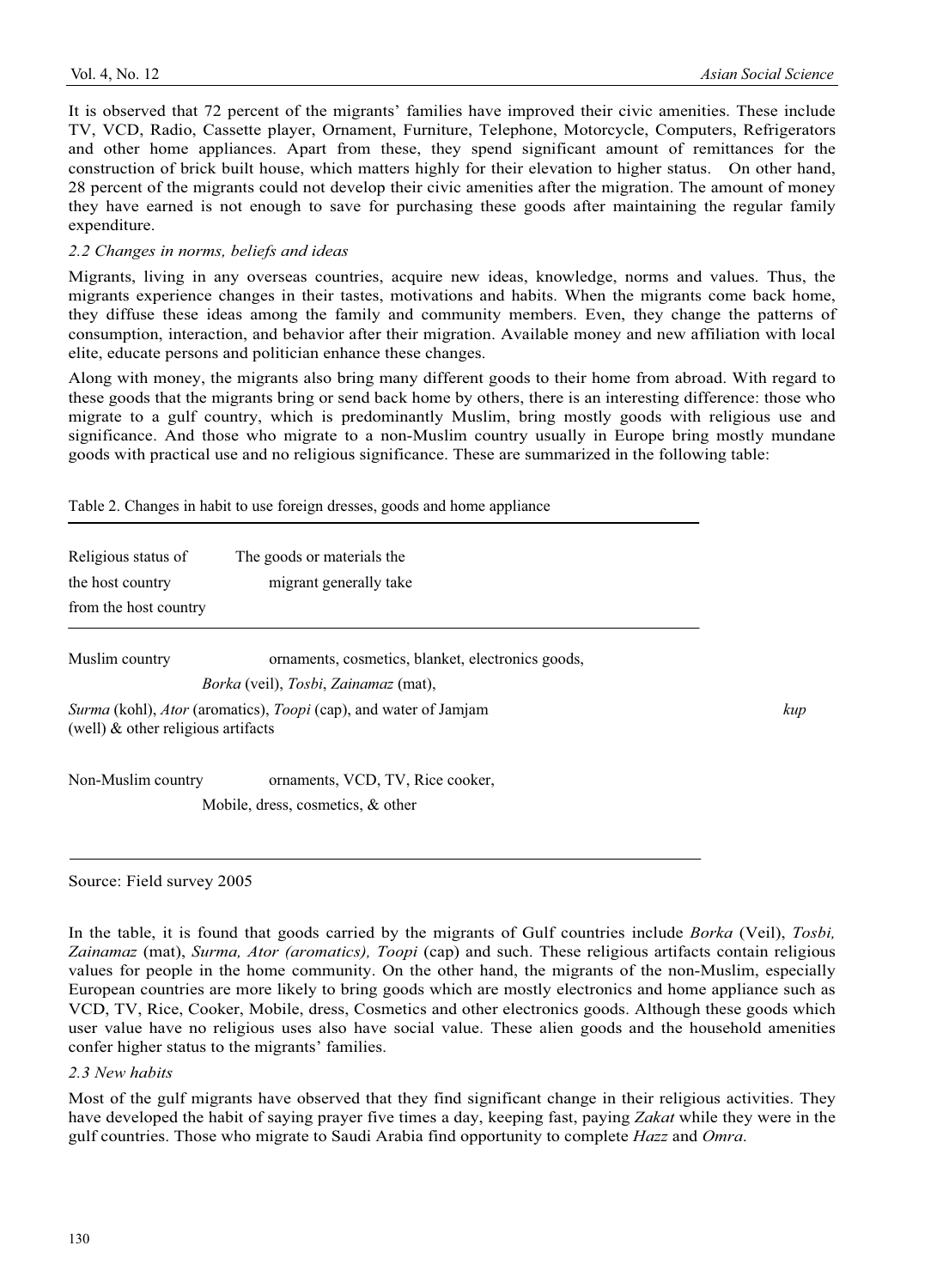|                                      |                | Change of religious activities in migrants |                 |          |
|--------------------------------------|----------------|--------------------------------------------|-----------------|----------|
| Religious status of the host country |                | Positive change                            | Negative change | Total    |
|                                      | Muslim country | 24                                         | 6               | 30       |
|                                      |                | $80.0\%$ *                                 | 20.0%           | 100.0%   |
|                                      |                | 82.8%**                                    | 28.6%           | $60.0\%$ |
| Non-Muslim country                   |                | 5                                          | 15              | 20       |
|                                      |                | 25.0%                                      | 75.0%           | 100.0%   |
|                                      |                | $17.2\%$                                   | 71.4%           | $40.0\%$ |
| Total                                |                | 29                                         | 21              | 50       |
|                                      |                | 29.0                                       | 21.0            | 50.0     |
|                                      |                | 58.0%                                      | 42.0%           | 100.0%   |
|                                      |                | 100.0%                                     | 100.0%          | 100.0%   |

## Table 3. Change of religious practices in migrants by Religious status of the host country

Source: Field survey 2005

\* Row percentage \*\*column percentage

The table above shows that 80 percent of the gulf migrants think that they are more involved in religious activities than the time before their migration, whereas 75 percent of the migrants to non-Muslim countries are relatively apathetic in religious activities. They have lost their habit of saying prayers and fasting when they were in overseas countries. On the other hand, 20 percent of the migrants to Muslim countries are less involved in the religious practices. These migrants, in most cases, migrated to Malaysia and Jordan where the government are not so rigid about religious activities.

*2.4 Improvement of social status* 

With the changes in the possessions of civic amenities, patterns of consumptions and newly acquired habits of the migrants and their families, the perception of their relatives and neighbors towards the migrants and their families changes, and thus, elevate the status of the migrants' families. The following table summarizes the opinion of the migrants about their social status gain after migration:

|                                        |           | Percen |
|----------------------------------------|-----------|--------|
| Status of the migrant in the society * | Frequency |        |
| No change                              | 14        | 28.0   |
| Low Status position                    | 4         | 8.0    |
| Moderate Status position               | 13        | 26.0   |
| Moderately high Status position        | 10        | 20.0   |
| High status position                   | 9         | 18.0   |
| Total                                  | 50        | 100.0  |

Table 4. Position and social status of the migrants in society

Source: Field survey 2005

.0 - .24: No change in status

- .25-.49: Acquiring Low status position
- .50- .74: Acquiring Moderate status position
- .75- .99: Acquiring Moderately high status position

1.00: Acquiring High status position

The table shows that 28 percent of the migrants and their family members consider their status is unchanged while 8 percent think that they have acquired lower status position in the society. However, 26 percent opined that they have acquired moderate status position, 20 percent acquired moderately high status position and 18 percent acquired high status position after the migration.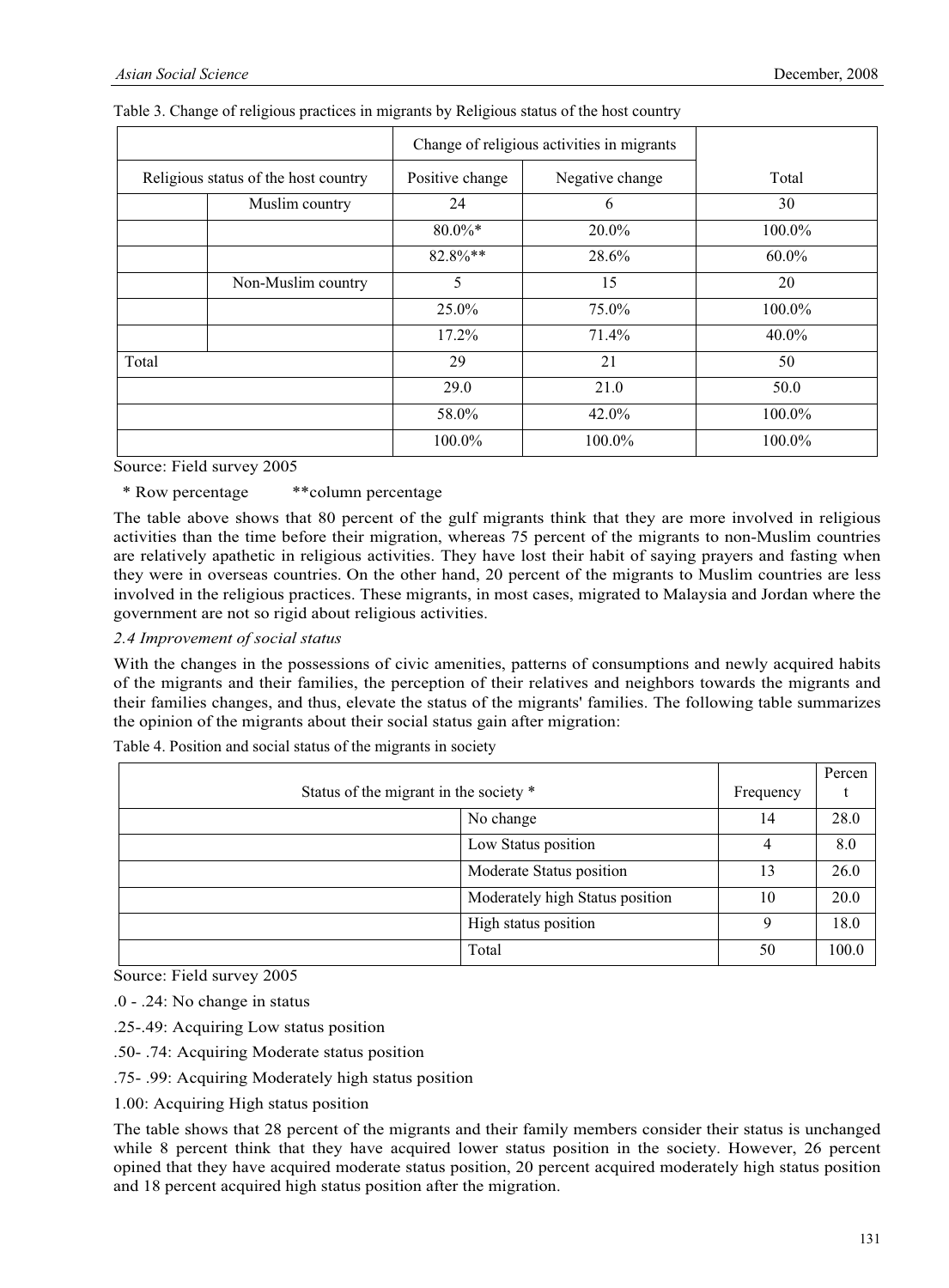# *2.5 Political consequences on community level*

Migrants' remittances play significance role in reshaping the political power structure and enhancing the political participation of the migrants in local politics. Here political participation does not refer only participation in national level politics through national elections, but also in community level organizations such as Masque committee, Bazaar committee, Local Council of dignitaries and such. Remittances help the migrants' families improve their social status through attaining economic solvency and new lifestyle that in turn helps them get access to these local organizations. The following table summarizes the patterns of such political participation of the migrants' families:

|  |  | Table 5. Political attachment of migrants' family members before and after the migration |
|--|--|------------------------------------------------------------------------------------------|
|  |  |                                                                                          |

|                      |                                                  | Political attachment of migrants' family<br>members after the migration |              | Total  |
|----------------------|--------------------------------------------------|-------------------------------------------------------------------------|--------------|--------|
|                      | Political attachment of migrants' family members |                                                                         |              |        |
| before the migration |                                                  | Yes                                                                     | No           |        |
|                      | Yes                                              | 7                                                                       | $\mathbf{0}$ | 7      |
|                      |                                                  | $100.0\%*$                                                              | $.0\%$       | 100.0% |
|                      |                                                  | 35.0%**                                                                 | $.0\%$       | 14.0%  |
|                      | No.                                              | 13                                                                      | 30           | 43     |
|                      |                                                  | 17.2                                                                    | 25.8         | 43.0   |
|                      |                                                  | 30.2%                                                                   | 69.8%        | 100.0% |
|                      |                                                  | 65.0%                                                                   | 100.0%       | 86.0%  |
| Total                |                                                  | 20                                                                      | 30           | 50     |
|                      |                                                  | 20.0                                                                    | 30.0         | 50.0   |
|                      |                                                  | 40.0%                                                                   | 60.0%        | 100.0% |
|                      |                                                  | 100.0%                                                                  | 100.0%       | 100.0% |

Source: Field survey 2005

\* Row percentage \*\*column percentage

Among the people who have direct attachment with local politics, 40 percent are from the families of the migrant. Furthermore, 30.2 percent of local politicians have come from the migrants' families with no experience in local politics before migration. This means, migration experiences have helped about one-third of the migrants' families who are currently involved in politics.

# *2.6 Political consequences on family level*

International migration and ensuing remittances flows also have profound impact on the power structure within the family along gender line. More specifically, remittances contribute in restructuring of the political structure of the migrants' family wherein the wives of the migrants gain significant authority in the family. The wives, who receive remittances directly from her husbands, enjoy higher position in the hierarchy of the family through her discretionary power over the allocation of money. She regulates the distribution of the resources among the family members and relatives. She supervises the economy, cultivation and other household activities of the family. Her position in decision-making and daily activities of the family elevates her to higher position within the family. This contributes in changing people's attitude and perception towards the wives, too.

All the wives do not receive equal amount of remittances from their husbands. Educational status of the wives plays an important role in drawing remittances from their migrant husbands. Educated (those who attended at list junior high school) wives are better able to handle remittances, for example, to draw checks from the banks and to deposit money in bank accounts. This helps explain the observation that educated wives attain higher propensity to receive remittances from husband through their efficient handling of bank accounts.

There is a positive correlation between the money received by the wives from their husbands and the capacity of the wives to make decision in the family, which is summarized, in the following table: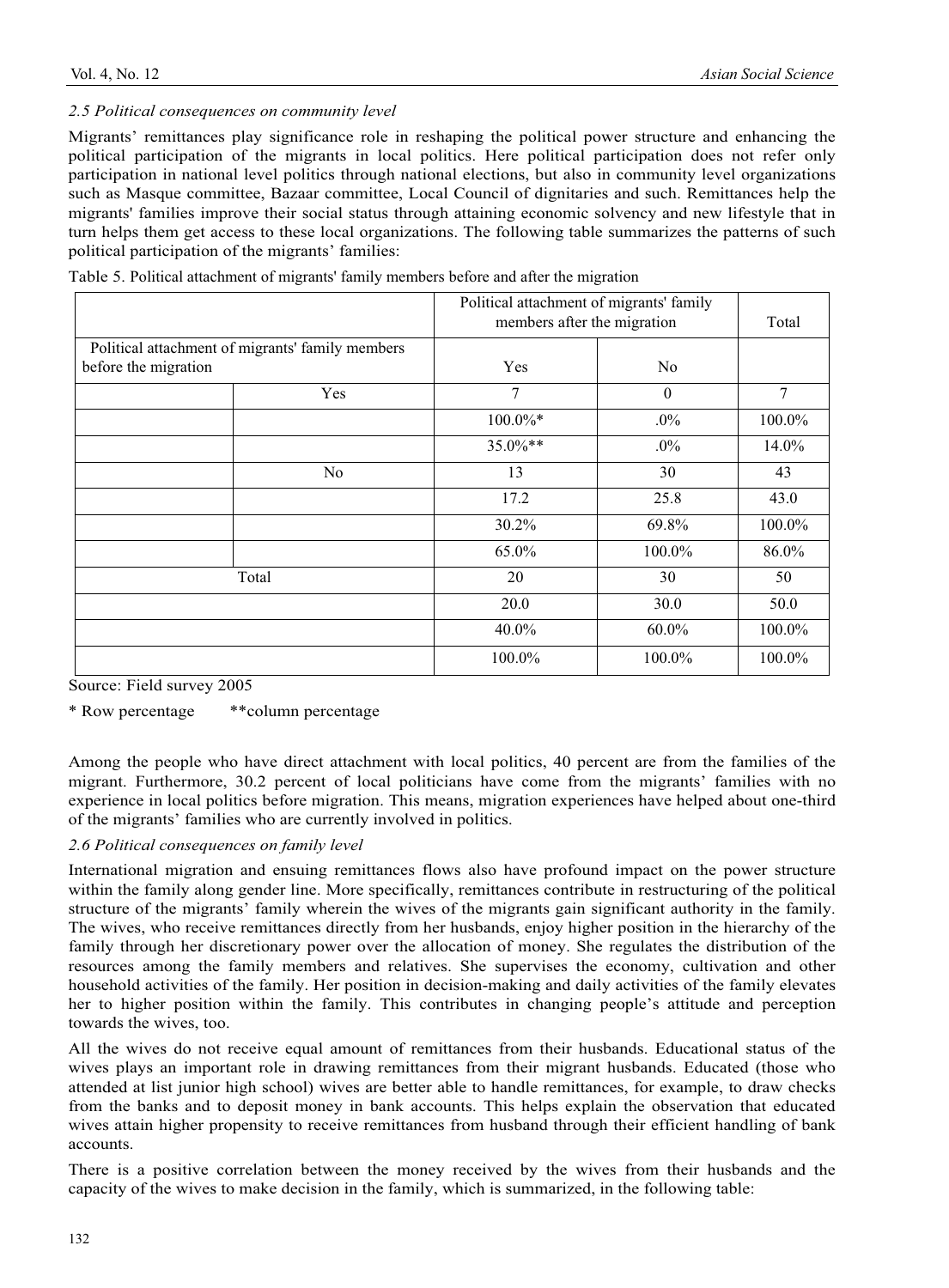|                           |                | Contribution of wives in<br>decision making in family | Total          |        |
|---------------------------|----------------|-------------------------------------------------------|----------------|--------|
| Remittances sent to wives |                | Yes                                                   | N <sub>0</sub> |        |
|                           | Yes            | 21                                                    | 3              | 24     |
|                           |                | 87.5%*                                                | 12.5%          | 100.0% |
|                           |                | $70.0\%**$                                            | $15.0\%$       | 48.0%  |
|                           | N <sub>0</sub> | 9                                                     | 17             | 26     |
|                           |                | 34.6%                                                 | 65.4%          | 100.0% |
|                           |                | 30.0%                                                 | 85.0%          | 52.0%  |
| Total                     |                | 30                                                    | 20             | 50     |
|                           |                | 30.0                                                  | 20.0           | 50.0   |
|                           |                | $60.0\%$                                              | 40.0%          | 100.0% |
|                           |                | 100.0%                                                | 100.0%         | 100.0% |

## Table 6. Remittances sent to wives by Contribution of wives in decision making in family

Source: Field survey 2005

\* Row percentage \*\*column percentage

It is observed that 87.5 percent of the wives who receive remittances from husbands abroad contribute in family's decision making. But 65.4 percent of the wives, who do not receive remittances from abroad, do not contribute in decision making of the family.

Receiving remittances by the wives has many repercussions for the emergent empowered identity of the wives. This enables the women to have a fully active role in both the family and the communities. The crucial factor here is whether the wife receives the money directly from her migrant husband. The remittances money helps the woman get empowered only if she receives it directly from her migrant husband without any middleman. This is easily established through a comparative observation of the role of the wives in family for those who receive remittances directly from their husbands and those who do not. Following table summarizes the role of the wives of the migrants in family:

|  |  |  |  | Table 7. Difference in Roles of wives who Receive remittances and who do not |  |  |
|--|--|--|--|------------------------------------------------------------------------------|--|--|
|  |  |  |  |                                                                              |  |  |

| Roles of Wives who Receives Remittances             | Roles of Wives who do not Receive Remittances |
|-----------------------------------------------------|-----------------------------------------------|
| Having full autonomy in the family                  | Passive member of the family                  |
| $\circ$                                             | $\circ$                                       |
| Managerial roles in financial, agriculture and      | Under the surveillance of family and          |
| $\circ$                                             | $\circ$                                       |
| business activities                                 | community members                             |
| Provision for dealing outside of the house          | Having no role in decision making             |
| $\circ$                                             | $\circ$                                       |
| Fully aware of children's health education food and | Confined within the family (isolated both     |
| $\circ$                                             | $\circ$                                       |
| social security                                     | mentally and physically)                      |
| Provision of having personal properties (both       | Dependent on the family members of their      |
| $\circ$                                             | $\circ$                                       |
| physical and financial)                             | husband                                       |

Source: Field survey 2005

The daily interactions with the family members, relatives and neighbors performing duties and responsibilities in families by the wives who receive remittances result in some changes in their personal attributions. They, in most cases, handle financial, social and familial issues. All these experiences help them have personal property, develop their managerial aptitude to handle cultivation, business, remittances management and ability to make decision in the family. They become more aware of taking care of their children's health, sanitation, education, food consumption and social security. At the same time, they also take care of health, food and clothing of aged members of the family.

Education and direct access to remittances of the wives contribute in a fully empowered and functioning identity of the wives. The educated wives who receive remittances directly have the high propensity to perform all the tasks personally without taking help from others, especially male relatives. But the illiterate